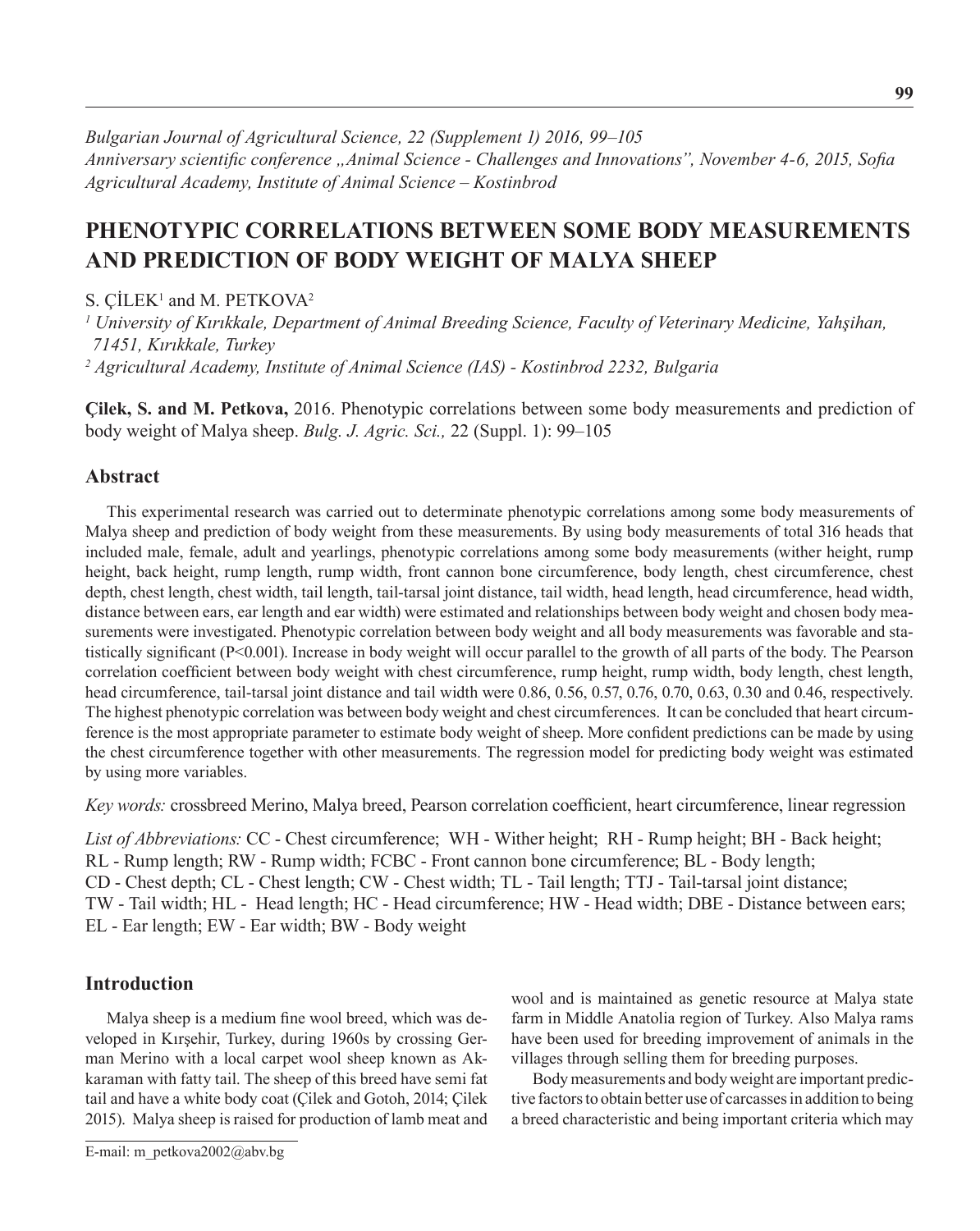be used in selection. Body measurements and body weight are the important selection criteria for the improvement of meat yield of sheep (Afolayan et al., 2006). Body weight and body measurements show success in the lamb breeding and lamb fattening and will be important in terms of determining the amount of optimal forage and concentrate feed.

Sheep breeders usually want to know the live body weight of sheep. However, at the conditions in villages and rural areas, because of a lack of live animal scales, live weight of the sheep often may not be measured. Breeders are able to estimate the live weight visually and by touch. Using the chest circumference in recent years live weight can be estimated more accurately. By using knowledge of the live weight of sheep and lambs, feeding amount can be set to follow the growth of lamb, to determine amount of drugs in pharmaceutical applications, to determine the resale value in the market for growers of lambs. Younas et al. **(**2013) reported estimation of body weight by using different body measurements (wither height, heart circumference, body length) in different age groups. In this experimental study we aimed to determinate phenotypic correlations among chosen important body measurements of Malya sheep and to prove possibilities for prediction of body weight from these body measurements.

### **Materials and Methods**

This experimental study was done in 2012 after shearing at elite flock of Malya sheep breed reared at Malya state farm that is connected to the General Directorate of Agricultural Enterprises. Malya state farm have steppe climate very suitable for sheep breeding in Middle Anatolia region of Turkey. Body weight and body measurements were measured for 261 ewes and 55 rams at different ages (1, 2, 3, 4 and 5 years old and older). Small animal scale, which is in precision of 100 grams with a capacity of 300 kg, was used to measure body weights. Body weights were measured while sheep were hungry in early hours of the morning. Before sheep had an access to food and water in the morning, body measurements were determined with measuring stick and measuring tape. For each animal, body weight and 20 body measurements were taken from left side of sheep by first researcher in order to avoid individual variations. Body items were measured, while sheep stand squarely on all four legs. Some measurements were taken on each animal following standard procedure according to previous researches (Yılmaz et al 2011; Koncagül et. al., 2012; Çilek 2014; Çilek and Yıldırım, 2014). Definitions regarding some body measurements used in this study were reported by previous researches (Çilek, 2014; Çilek and Gotoh 2014; Çilek and Yıldırım, 2014). Twenty body measurements were taken. They were as follows: wither height, rump height, back height, rump length, rump width, front cannon bone circumference, body length, chest circumference, chest depth, chest length, chest width, tail length, tailtarsal joint distance, tail width, head length, head circumference, head width, distance between ears, ear length, ear width. Pearson's phenotypic correlations between body measurements and body weight were estimated (Tekin, 2010). In prediction of body weight from some body measurements, best subsets regression method was used in Minitab packet program (Minitab, 1998).

### **Results and Discussion**

Phenotypic correlations between some body measurements are presented in Table 1.

Phenotypic correlation among body weight and all body measurements were positive statistically important (P<0.001). Body weight was generally moderate and very highly correlated with body dimensional traits (0.30–0.86) except for ear length. The highest correlation coefficient for body weight was found as 0.86 with chest circumferences. This value was similar to values between 0.83-0.97 in previous researches (Baffour -Awuah et. al., 2000; Afolayan et. al., 2006; Shirzeyli et. al., 2013).

Significance level of predictors for all models in regression analysis was shown in Table 2.

Although rump width, tail-tarsal joint distance, back height and head circumference determine the regression equation at level P<0.05, body length, chest circumference, chest length, and tail width determine the regression equation at level P<0.001. These four measurements (body length, chest circumference, chest length, and tail width) can be used for prediction of body weight.

The coefficients of determination for all possible methods to predict body weight were presented in Table 3.

The aim is to reach the optimum degree of determination using a few body measurements. When a lot of body measurements are used, although a low correlation between body weight and the ear length, ear length is involved in the measurement model. As ear length have low correlation with body weight, by using maximum 4 measurements, which are important at level P<0.001, body weight can be estimated in different models as shown in Table 4.

Coefficient of determination  $(R^2)$  is the estimable proportion of the variance of one variable from other variables as per cent (ratio of the estimated variation to the total variation) and shows how certain is making estimations from models. It can be said that the coefficient of determination increased from 73.1 per cent in one variable model up to about 86.4 per cent in more variables (12 body measurements). The esti-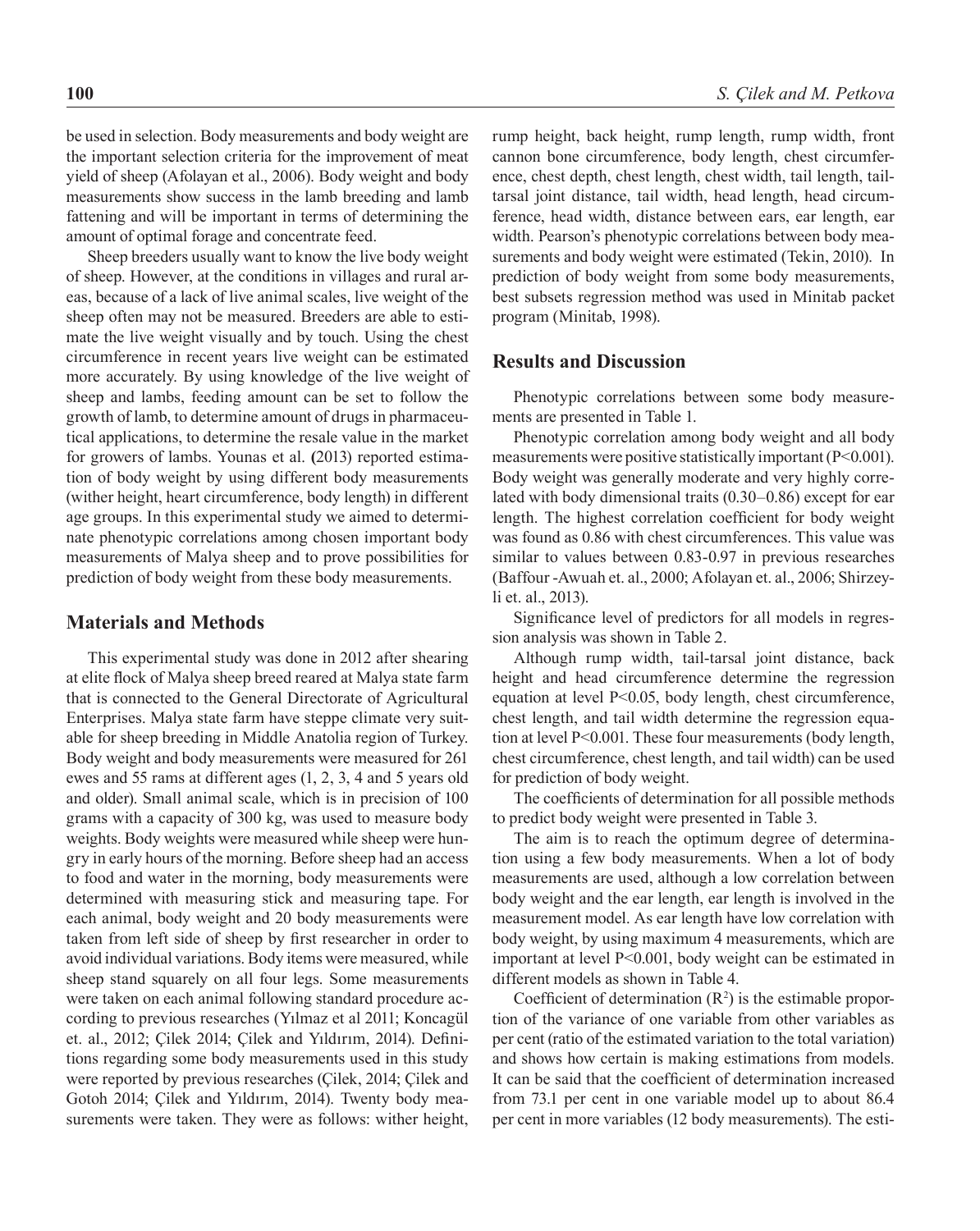| Phenotypic correlations between bo<br><b>Cable 1</b>                                                                                                                            |                            |                     |                   |                 |               |               | dy measurements of Malya sheep |                     |               |                        |                                   |               |                                                  |               |                      |                                  |               |         |            |               |
|---------------------------------------------------------------------------------------------------------------------------------------------------------------------------------|----------------------------|---------------------|-------------------|-----------------|---------------|---------------|--------------------------------|---------------------|---------------|------------------------|-----------------------------------|---------------|--------------------------------------------------|---------------|----------------------|----------------------------------|---------------|---------|------------|---------------|
|                                                                                                                                                                                 | WH                         | SO                  | RH                | $\approx$       | BH            | RW            | $_{\rm{BL}}$                   | 8                   |               | CL FCBC                | HL                                | HC            | HW                                               | DBE           | 旵                    | EW                               | $\infty$      | $\Box$  | TTJ        | TW            |
| S                                                                                                                                                                               | 0.54                       |                     |                   |                 |               |               |                                |                     |               |                        |                                   |               |                                                  |               |                      |                                  |               |         |            |               |
| RH                                                                                                                                                                              | 0.93                       | 0.57                |                   |                 |               |               |                                |                     |               |                        |                                   |               |                                                  |               |                      |                                  |               |         |            |               |
| RL                                                                                                                                                                              | $0.60*$                    | 0.63                | $0.62 *$          |                 |               |               |                                |                     |               |                        |                                   |               |                                                  |               |                      |                                  |               |         |            |               |
| BH                                                                                                                                                                              | $0.96$<br>***              | $0.55$<br>***       | $0.96$<br>***     | $rac{60}{0.68}$ |               |               |                                |                     |               |                        |                                   |               |                                                  |               |                      |                                  |               |         |            |               |
| RW                                                                                                                                                                              | $0.31*$                    | 0.62                | 0.37              | 0.57            | $0.33*$       |               |                                |                     |               |                        |                                   |               |                                                  |               |                      |                                  |               |         |            |               |
| B <sub>L</sub>                                                                                                                                                                  | 0.63                       | 0.67                | 0.65              | 0.59            | 0.63          | 0.40          |                                |                     |               |                        |                                   |               |                                                  |               |                      |                                  |               |         |            |               |
| $\Theta$                                                                                                                                                                        | 0.74                       | $0.58$<br>***       | $0.70$<br>***     | 0.50            | 0.73          | $0.36$<br>*** | $0.51*$                        |                     |               |                        |                                   |               |                                                  |               |                      |                                  |               |         |            |               |
| J                                                                                                                                                                               | $0.56$<br>***              | $0.58$<br>***       | 0.57              | $0.50 + 0.50$   | $0.56$<br>*** | $0.33*$       | 0.73                           | $0.39 + 10$         |               |                        |                                   |               |                                                  |               |                      |                                  |               |         |            |               |
| FCBC                                                                                                                                                                            | 0.79                       | 0.60                | 0.77              | $0.5*$          | $0.79$<br>*** | 0.35          | 0.63                           | $0.72$<br>***       | 0.53          |                        |                                   |               |                                                  |               |                      |                                  |               |         |            |               |
| HL                                                                                                                                                                              | 0.14                       | 0.16                | $\overline{0.21}$ | 0.13            | 0.14          | 0.05<br>ns    | $0.28$<br>***                  | $0.10~\mathrm{ns}$  | 0.34          | 0.06<br>$\mathbf{n}$   |                                   |               |                                                  |               |                      |                                  |               |         |            |               |
| HC                                                                                                                                                                              | $0.77*$                    | 0.62                | 6.74              | 0.55            | 0.75          | $0.36$<br>*** | 0.63                           | $0.69$<br>***       | 0.54          | $0.80$<br>***          | 0.13                              |               |                                                  |               |                      |                                  |               |         |            |               |
| HW                                                                                                                                                                              | $0.68$<br>***              | 0.47                | 0.63              | 0.47            | 0.66          | $0.30 + 10$   | $0.45$<br>***                  | 0.64                | $0.30*$       | 0.75                   | $-0.09$<br>$\mathbf{n}\mathbf{s}$ | 0.71          |                                                  |               |                      |                                  |               |         |            |               |
| DBE                                                                                                                                                                             | $0.69$<br>***              | $0.59$<br>***       | $0.69*$           | $0.51*$         | $0.68$<br>*** | $0.33*$       | $0.65$<br>***                  | 0.63                | 0.57          | 0.72                   | $0.19 + 1.5$                      | 0.79          | 0.67                                             |               |                      |                                  |               |         |            |               |
| E                                                                                                                                                                               | $\overline{\phantom{0}}$ : | 0.06<br>$n_{\rm S}$ | 0.14              | $\overline{C}$  | 0.09<br>ns    | 0.06<br>ns    | $0.19 + 1.0$                   | 0.05<br>ns          | $0.25$<br>*** | 0.01<br>n <sub>S</sub> | 0.31                              | 0.08<br>ns    | $\begin{array}{c} 0.07 \\ \text{ns} \end{array}$ | 0.10<br>ns    |                      |                                  |               |         |            |               |
| EW                                                                                                                                                                              | 0.34                       | $0.31*$             | $0.33*$           | 0.29            | $0.30*$       | 0.21          | $0.31*$                        | $0.31*$             | 0.27          | $0.32*$                | 0.13                              | $0.33*$       | 0.27                                             | $0.30*$       | $0.45$<br>***        |                                  |               |         |            |               |
| $\mathsf{X}^{\mathsf{N}}$                                                                                                                                                       | $0.69$<br>***              | 0.64                | $0.65$<br>***     | $0.58$<br>***   | $0.68$<br>*** | $6**0$        | 0.52                           | 0.67                | 0.40          | 0.75                   | $-0.07$<br>ns                     | 0.73          | $0.69$<br>***                                    | 0.64          | 0.01<br>ns           | $0.33*$                          |               |         |            |               |
| $\Box$                                                                                                                                                                          | 0.15                       | 0.32                | 0.18              | 0.18            | 0.130         | 0.18          | 0.40                           | 0.10<br>$_{\rm ns}$ | $0.39*$       | 0.12                   | $0.25$<br>***                     | 0.21          | 0.03<br>$\mathbf{n}$                             | 0.32          | 0.21                 | 0.23                             | $0.12*$       |         |            |               |
| FTI                                                                                                                                                                             | 0.23                       | $0.25$<br>***       | 0.24              | 0.18            | $0.21*$       | 0.08<br>ns    | 0.34                           | 0.15                | 0.21          | $0.20*$                | 0.10<br>ns                        | 0.21          | 0.10<br>$\mathbf{n}\mathbf{s}$                   | 0.15          | 0.09<br>$\mathbf{n}$ | $\overline{0}$ .<br>$\mathbf{n}$ | $0.12*$       | 0.15    |            |               |
| $\overline{T}$                                                                                                                                                                  | $^{0.19}_{-**}$            | 0.38                | 0.25              | 0.25            | $0.20*$       | 0.33          | $0.31*$                        | 0.17                | $0.32*$       | 0.17                   | $0.21*$                           | $0.26$<br>*** | 0.13                                             | $0.29$<br>*** | $0.12 +$             | 0.14                             | 0.15          | $0.32*$ | 0.01<br>ns |               |
| BW                                                                                                                                                                              | $0.52$<br>***              | $0.86$<br>***       | $0.56$<br>***     | $0.60$ *        | 0.51          | 0.57          | $0.76$<br>***                  | $0.50$<br>***       | 0.70          | 0.57                   | $0.30*$                           | 0.63          | $0.40$<br>***                                    | 0.62          | $0.22$<br>***        | 0.37                             | $0.55$<br>*** | 0.44    | $0.30*$    | $0.46$<br>*** |
| $CC$ - Chest circumference; WH - Wither height; RH - Rump height; BH - Back height; RL - Rump length; RW - Rump width;<br>*** P< 0.001, ** P<0.01, *P<0.05, ns: non-significant |                            |                     |                   |                 |               |               |                                |                     |               |                        |                                   |               |                                                  |               |                      |                                  |               |         |            |               |
| FCBC - Front cannon bone circumference; BL - Body length; CD - Chest depth; CL - Chest length; CW - Chest width; TL - Tail length; TTJ - Tail-tarsal joint                      |                            |                     |                   |                 |               |               |                                |                     |               |                        |                                   |               |                                                  |               |                      |                                  |               |         |            |               |
| distance; TW - Tail width; HL - Head length; HC - Head circumference; HW - Head width;<br>DBE - Distance between ears; EL - Ear length; EW - Ear width; BW - Body weight        |                            |                     |                   |                 |               |               |                                |                     |               |                        |                                   |               |                                                  |               |                      |                                  |               |         |            |               |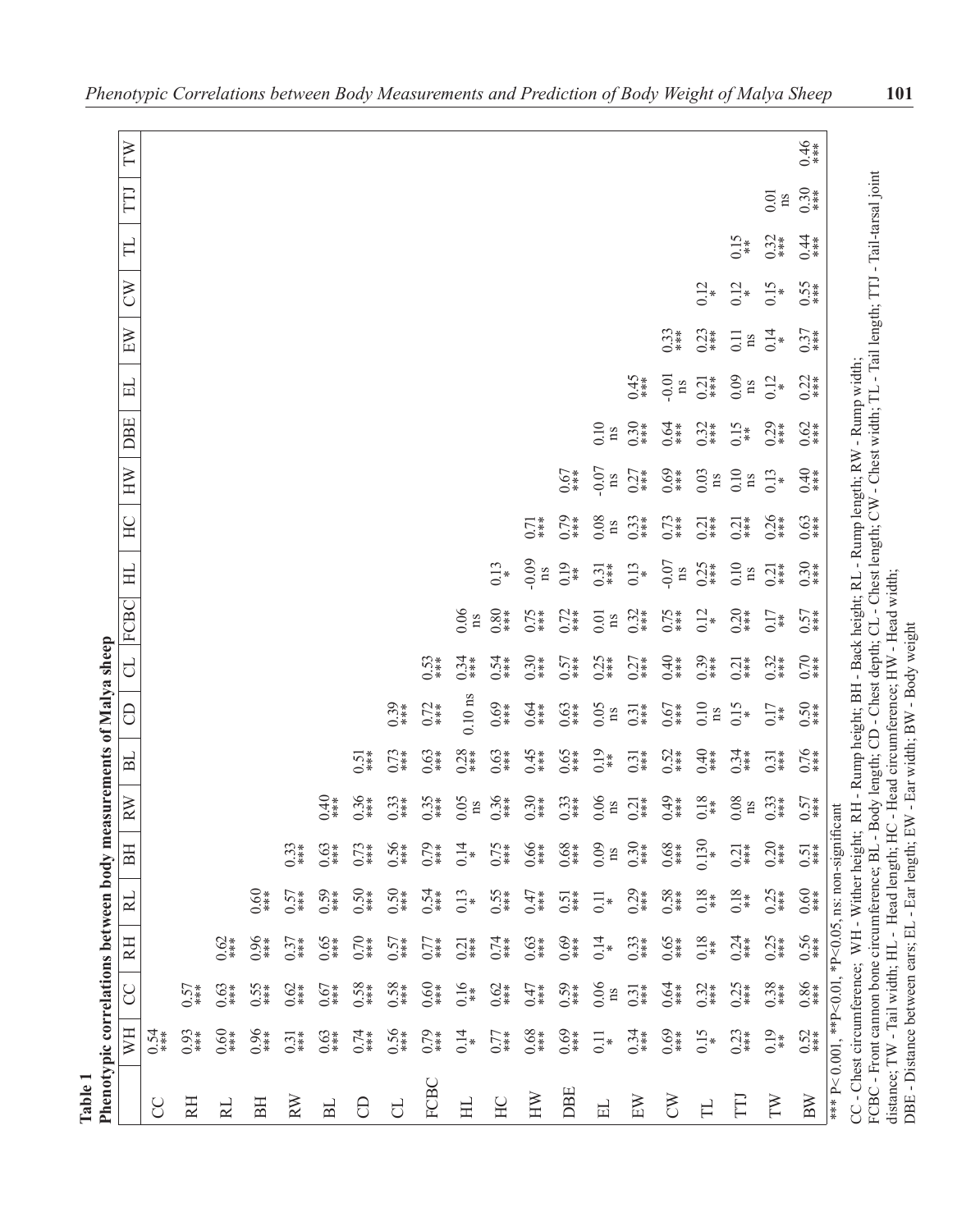#### **Table 2**

**Importance level of predictor for all models in regression analysis**

| Predictor                       | Coefficient | SE Coefficient | $\mathbf T$ | P     |        |
|---------------------------------|-------------|----------------|-------------|-------|--------|
| Constant                        | $-120.368$  | 7.589          | $-15.86$    | 0.000 | ***    |
| Wither height                   | 0.0593      | 0.2347         | 0.25        | 0.801 |        |
| Chest circumference             | 0.94179     | 0.07509        | 12.54       | 0.000 | ***    |
| Rump height                     | 0.2083      | 0.2558         | 0.81        | 0.416 |        |
| Rump length                     | 0.1025      | 0.2079         | 0.49        | 0.623 |        |
| Back height                     | $-0.6874$   | 0.3146         | $-2.18$     | 0.030 | *      |
| Rump width                      | 0.4506      | 0.2126         | 2.12        | 0.035 | $\ast$ |
| Body length                     | 0.4178      | 0.1001         | 4.17        | 0.000 | ***    |
| Chest depth                     | $-0.0969$   | 0.1628         | $-0.60$     | 0.552 |        |
| Chest length                    | 0.6535      | 0.1675         | 3.90        | 0.000 | ***    |
| Front cannon bone circumference | 1.160       | 1.033          | 1.12        | 0.262 |        |
| Head length                     | 0.2730      | 0.1615         | 1.69        | 0.092 |        |
| Head circumference              | 0.4274      | 0.1738         | 2.46        | 0.015 | $\ast$ |
| Head width                      | $-0.5778$   | 0.4771         | $-1.21$     | 0.227 |        |
| Distance between ears           | 0.3224      | 0.2860         | 1.13        | 0.261 |        |
| Ear length                      | 0.6055      | 0.3183         | 1.90        | 0.058 |        |
| Ear width                       | 0.9671      | 0.7102         | 1.36        | 0.174 |        |
| Chest width                     | 0.0069      | 0.2286         | 0.03        | 0.976 |        |
| Tail length                     | 0.13741     | 0.09690        | 1.42        | 0.157 |        |
| Tail-tarsal joint distance      | 0.2351      | 0.1127         | 2.09        | 0.038 | $\ast$ |
| Tail width                      | 0.4375      | 0.1240         | 3.53        | 0.000 | ***    |

mated regression model for predicting body weight, included back height, rump width, body length, chest circumference, chest length, tail length, tail-tarsal joint distance: tail width, head length, head circumference, ear length and ear width. However, using too many body measurements, to predict body weight is not practical. Achieving optimum results for determination degree by using few body measurements is necessary.

Regression analysis was also performed with adding data for one body measurement from the other body measurements to the chest circumference at each stage (shown in Table 3). It was determined how other body measurements would affect the precision of body weight estimations compared to using chest circumference alone. It is aimed to achieve the optimum degree of determination by using the fewest number of body measurements that it is possible to estimate the body weight. When chest circumference was used alone, regression equation has a good degree of determination with 73.1 per cent. However, when body length was used alone, regression equation has a lower degree of determination with 57.3 per cent. When body length and chest circumference used in combination, determination of degree will be increased to 79.5 per cent and more accurate results can be obtained to estimate body weight. When these two measurements (body length and chest circumference) were used together with the tail width and chest length, it is not a significant increasing in the degree of determination with 82.3 per cent. Twelve variables can be used to obtain up to 84.8 per cent in determination degree in estimation of body weight. To use so many variables is both not practical and does not cause a significant increase in the degree determination. Because of scientifically low correlation between ear length and body weight, in the most appropriate model selection, the use of ear length in the regression model was not appropriate. Thus, the most optimal regression equations to determine the body weight were defined. Table 4 shows only the 4 best regression models for the measurements.

Phenotypic correlations between body weight and all body measurements were statistically significant and generally at middle level. The phenotypic correlation between chest cir-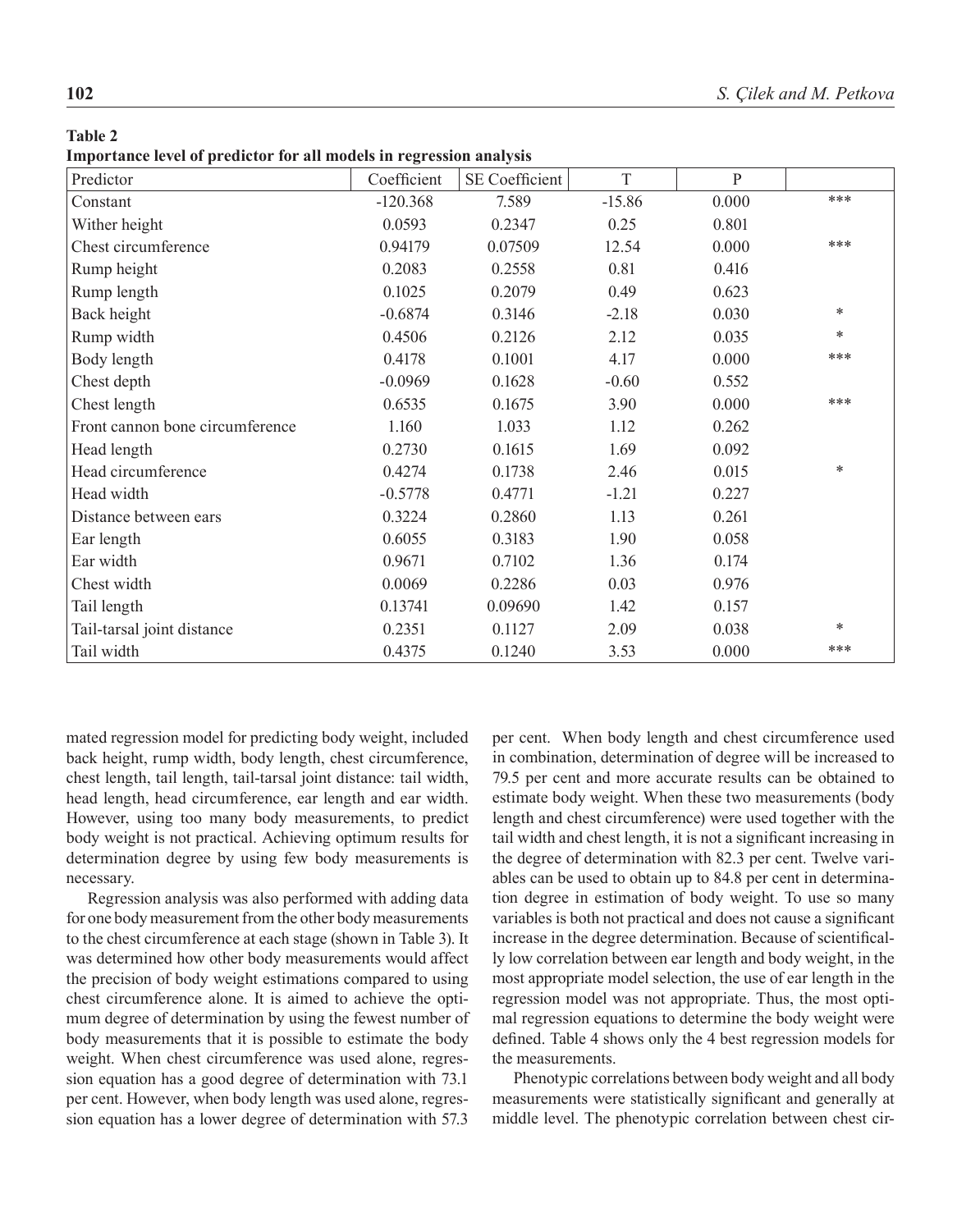| Fable 3                                       | The coefficient of determination for |                                             |                                |        |                        |                   |                            |                        |                            |    | all possible selection methods to predict body weight |                   |                                  |                  |                            |                                        |                                    |                               |                                      |                   |                        |                        |                                        |  |
|-----------------------------------------------|--------------------------------------|---------------------------------------------|--------------------------------|--------|------------------------|-------------------|----------------------------|------------------------|----------------------------|----|-------------------------------------------------------|-------------------|----------------------------------|------------------|----------------------------|----------------------------------------|------------------------------------|-------------------------------|--------------------------------------|-------------------|------------------------|------------------------|----------------------------------------|--|
|                                               | Vars<br>R-Sq                         | ≃่                                          | $\mathsf{C}\text{-}\mathsf{p}$ | S      | Ř                      | <b>NH</b>         | RH                         | RL                     | EE                         | RW | E                                                     | $\Theta$          | P.                               | FCBC             | 뵤                          | HW<br>HC                               | DBE                                | 님                             | EW                                   | Š                 | 出                      | FIJ                    | FW                                     |  |
|                                               |                                      | Sq(adj)                                     |                                |        |                        |                   |                            |                        |                            |    |                                                       |                   |                                  |                  |                            |                                        |                                    |                               |                                      |                   |                        |                        |                                        |  |
|                                               |                                      | 73.1                                        | 235.2<br>557.9                 | 8.0185 |                        |                   |                            |                        |                            |    |                                                       |                   |                                  |                  |                            |                                        |                                    |                               |                                      |                   |                        |                        |                                        |  |
|                                               | 73.1<br>57.4<br>79.6                 | 57.3                                        |                                | 10.11  |                        |                   |                            |                        |                            |    | $\times$ $\times$                                     |                   |                                  |                  |                            |                                        |                                    |                               |                                      |                   |                        |                        |                                        |  |
|                                               |                                      |                                             | 106.5                          | 7.007  |                        |                   |                            |                        |                            |    |                                                       |                   |                                  |                  |                            |                                        |                                    |                               |                                      |                   |                        |                        |                                        |  |
|                                               | 79.4                                 | 79.3                                        | 111.2                          | 7.0466 |                        |                   |                            |                        |                            |    |                                                       |                   | $\times\times$                   |                  |                            |                                        |                                    |                               |                                      |                   |                        |                        |                                        |  |
|                                               | 81.2                                 | $\overline{8}$ .                            |                                | 6.7345 |                        |                   |                            |                        |                            |    |                                                       |                   |                                  |                  |                            |                                        |                                    |                               |                                      |                   |                        |                        |                                        |  |
| $ \alpha$ $\alpha$ $\alpha$ $\alpha$ $\alpha$ | 81.2                                 | $\overline{8}$ .                            | 75.7                           | 6.7359 |                        |                   |                            |                        |                            |    | $\times\times\times$                                  |                   |                                  |                  |                            |                                        |                                    |                               |                                      |                   |                        |                        |                                        |  |
|                                               | 82.5                                 | 82.3                                        | 51.1                           | 6.5088 |                        |                   |                            |                        |                            |    |                                                       |                   | ×                                |                  |                            |                                        |                                    |                               |                                      |                   |                        |                        |                                        |  |
|                                               | 82.4                                 | 82.1                                        |                                | 6.5388 |                        |                   |                            |                        |                            |    | $\times$                                              |                   |                                  |                  |                            |                                        |                                    | $\times$                      |                                      |                   |                        |                        |                                        |  |
|                                               | 83.3                                 | $83\,$                                      |                                | 6.3718 |                        |                   |                            |                        |                            |    |                                                       |                   | ×                                |                  |                            |                                        |                                    | $\times$                      |                                      |                   |                        |                        |                                        |  |
| $4$ $\omega$ $\omega$ $\phi$                  | $83\,$                               | 82.7                                        |                                | 6.4275 |                        |                   |                            |                        |                            |    |                                                       |                   |                                  |                  |                            |                                        |                                    |                               |                                      |                   |                        |                        |                                        |  |
|                                               | 83.7                                 | 83.4                                        |                                | 6.2984 |                        |                   |                            |                        |                            |    |                                                       |                   | $\times \times$                  |                  |                            |                                        |                                    | ╳                             |                                      |                   |                        |                        |                                        |  |
|                                               | 83.6                                 | 83.3                                        |                                | 6.3195 |                        |                   |                            |                        | $\times\times\times\times$ |    |                                                       |                   | $\times$                         |                  |                            |                                        |                                    |                               |                                      |                   |                        |                        | <b>xxxxxxxxxxx</b>                     |  |
|                                               |                                      | 84                                          |                                | 6.1833 |                        |                   |                            |                        |                            |    |                                                       |                   |                                  |                  |                            |                                        |                                    | ×                             |                                      |                   |                        |                        |                                        |  |
|                                               |                                      | 83.8                                        |                                | 6.2326 |                        | ×                 |                            |                        |                            |    |                                                       |                   |                                  |                  |                            |                                        |                                    | $\times$                      |                                      |                   |                        |                        |                                        |  |
| $\circ \circ \circ \circ \circ \circ$         | $84.1$<br>$84.6$                     | 84.2                                        | $16.8\,$                       | 6.1507 |                        |                   |                            |                        |                            |    |                                                       |                   |                                  |                  |                            | <b>XXXXX</b>                           |                                    | $\times$                      |                                      |                   |                        | ×                      |                                        |  |
|                                               |                                      | 84.2                                        | $16.8\,$                       | 6.1508 |                        |                   |                            |                        |                            |    |                                                       |                   |                                  |                  |                            |                                        |                                    | $\times$                      |                                      |                   |                        |                        |                                        |  |
|                                               |                                      |                                             | 13.6                           | 6.1096 |                        |                   |                            |                        |                            |    |                                                       |                   |                                  |                  |                            |                                        |                                    |                               |                                      |                   |                        | ×                      |                                        |  |
| $\circ$                                       |                                      |                                             | 14.0                           | 6.1138 |                        |                   |                            |                        |                            |    |                                                       |                   |                                  |                  |                            |                                        |                                    |                               |                                      |                   |                        |                        |                                        |  |
| $\overline{10}$                               | 33381<br>33381                       | 8<br>8<br>8<br>8<br>8<br>8<br>8<br>8        | $\equiv$                       | 6.0741 | $\times\times\times$   |                   |                            |                        |                            |    |                                                       |                   |                                  |                  | $\times$ $\times$          |                                        |                                    |                               |                                      |                   |                        |                        |                                        |  |
| $\equiv$                                      | $85\,$                               | 84.6                                        | $11.7\,$                       | 6.0806 |                        |                   |                            |                        |                            |    |                                                       |                   |                                  |                  |                            | $X \times X \times$                    |                                    |                               |                                      |                   |                        | $\times$ $\times$      | $\times\times\times\times$             |  |
| $\equiv$                                      |                                      | 84.7                                        | 9.6                            | 6.0501 |                        |                   |                            |                        |                            |    |                                                       |                   |                                  |                  |                            |                                        |                                    |                               |                                      |                   | $\times$ $\times$      |                        |                                        |  |
| $\equiv$                                      | 85.2<br>85.2                         | 84.7                                        | 10.4                           | 6.0582 |                        |                   |                            |                        |                            |    |                                                       |                   |                                  |                  |                            |                                        |                                    |                               |                                      |                   |                        |                        |                                        |  |
|                                               | 85.3                                 | 84.8                                        | 9.6                            | 6.0396 |                        |                   |                            |                        |                            |    |                                                       |                   |                                  |                  |                            |                                        |                                    |                               | $\times$ $\times$                    |                   |                        |                        |                                        |  |
| $\overline{5}$ $\overline{5}$                 |                                      | 84.7                                        | 10.5                           | 6.0488 |                        |                   |                            |                        |                            |    |                                                       |                   |                                  |                  |                            |                                        |                                    |                               |                                      |                   |                        |                        |                                        |  |
| $\overline{13}$                               | 85<br>85888888                       | $\begin{array}{c} 84.8 \\ 84.8 \end{array}$ | 10.5                           | 6.0388 |                        |                   | $\times$ $\times$          |                        | xxxxxxxxxxxxxxxxxxxxx      |    |                                                       |                   | <b>xxxxxxxxxxxxxxxxxxxxxxxxx</b> |                  |                            | <b>xxxxxxxxxxxxxxxx</b>                |                                    | <b>xxxxxxxxxxx</b>            |                                      |                   | <b>xxxxxxxxxxxxxxx</b> | <b>xxxxxxxxxxxxxxx</b> | <b>x x x x x x x x x x x x x x x x</b> |  |
|                                               |                                      |                                             | 10.6                           | 6.0395 |                        |                   |                            |                        |                            |    |                                                       |                   |                                  |                  |                            |                                        |                                    |                               |                                      |                   |                        |                        |                                        |  |
| $\overline{4}$                                |                                      | 84.8                                        | 11.6                           | 6.0402 |                        |                   | ×                          |                        |                            |    |                                                       |                   |                                  |                  |                            |                                        |                                    |                               |                                      |                   |                        |                        |                                        |  |
| $\overline{z}$                                |                                      | 84.8                                        | 11.7                           | 6.0402 |                        |                   |                            |                        |                            |    |                                                       |                   |                                  |                  |                            |                                        |                                    | $\times$                      |                                      |                   |                        |                        |                                        |  |
| $\frac{5}{2}$                                 |                                      | $84.8$<br>$84.8$                            | 12.6                           | 6.0393 |                        |                   |                            |                        |                            |    |                                                       |                   |                                  | ×                |                            |                                        |                                    |                               |                                      |                   |                        |                        |                                        |  |
|                                               |                                      |                                             |                                | 6.041  | $\times \times$        |                   |                            |                        |                            |    |                                                       |                   |                                  |                  |                            |                                        |                                    |                               |                                      |                   |                        |                        |                                        |  |
| $\overline{16}$                               | 85.5                                 | 84.8                                        | $12.7$<br>$13.7$               | 6.0403 |                        |                   | $\times$ $\times$          |                        |                            |    |                                                       |                   |                                  |                  |                            |                                        |                                    | $\times \times \times \times$ |                                      |                   |                        |                        |                                        |  |
| $\overline{16}$                               | 85.5                                 | 84.7                                        | $\Xi$                          | 6.0449 | $\times$               |                   |                            |                        |                            |    |                                                       |                   |                                  |                  |                            |                                        |                                    |                               |                                      |                   |                        |                        |                                        |  |
| $\overline{1}$                                |                                      | 84.7                                        |                                | 6.0469 |                        |                   |                            |                        |                            |    |                                                       | $\times$ $\times$ |                                  |                  |                            |                                        |                                    |                               |                                      |                   |                        |                        |                                        |  |
| $\Box$                                        | 85.6                                 | 84.7                                        | $15.4$<br>15.4                 | 6.0474 | $\times\times\times$   |                   |                            |                        |                            |    |                                                       |                   |                                  |                  |                            |                                        |                                    |                               |                                      |                   |                        |                        |                                        |  |
| $\overline{18}$                               | 85.6                                 | 84.7                                        |                                | 6.0543 |                        |                   | $\times\times\times\times$ | $\times$ $\times$      |                            |    |                                                       |                   |                                  |                  |                            |                                        |                                    | $\times \times \times \times$ |                                      |                   |                        |                        |                                        |  |
|                                               | 85.6                                 | 84.7                                        | 17.2                           | 6.0562 |                        | $\times$ $\times$ |                            |                        |                            |    |                                                       |                   |                                  |                  |                            |                                        |                                    |                               |                                      |                   |                        |                        |                                        |  |
| $\overline{19}$                               | 85.6                                 | 84.6                                        | $\overline{19}$                | 6.0639 |                        |                   | $\times$                   |                        |                            |    |                                                       |                   |                                  |                  |                            |                                        |                                    | $\times$                      |                                      |                   |                        | $\times$               |                                        |  |
| $\overline{0}$                                | 85.6<br>85.6                         | 84.6<br>84.6                                | $\overline{5}$ $\overline{2}$  | 6.0645 | $\times \times \times$ |                   | $\times$ $\times$          | $\times \times \times$ | $\times \times$            |    | xxxxxxxxxxxxxxxxxxxxxxxxxxxx                          | <b>xxxxx</b>      | $\times$ $\times$                | <b>xxxxxxxxx</b> | <b>xxxxxxxxxxxxxxxxxxx</b> | <b>xxxxxxxxxxxx</b><br>$\times \times$ | <b>x x x x x x x x x x x x x x</b> | $\times \times$               | <b>x x x x x x x x x x x x x x x</b> | $\times$ $\times$ | $\times$ $\times$      | $\times \times$        | $\times\times\times$                   |  |
| $\overline{c}$                                |                                      |                                             |                                | 6.0741 |                        |                   |                            |                        |                            |    |                                                       |                   |                                  |                  |                            |                                        |                                    |                               |                                      |                   |                        |                        |                                        |  |

Table 3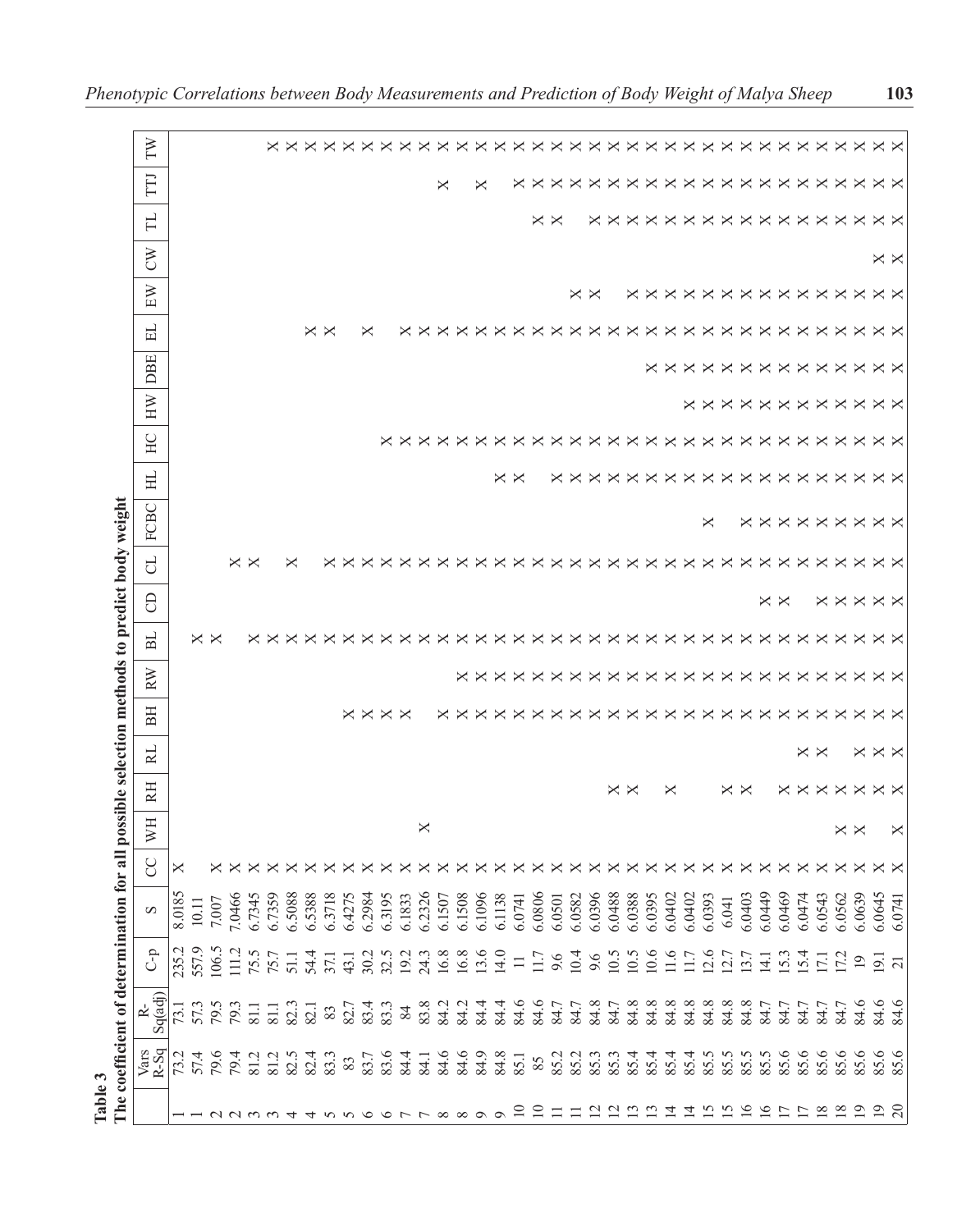|                | The most optimal regression equations to determine the body weight                                                |
|----------------|-------------------------------------------------------------------------------------------------------------------|
|                | $BW = -77.1 + 1.58 CC$                                                                                            |
|                | $BW = -74.0 + 1.86$ BL                                                                                            |
| $\overline{2}$ | $BW = -102 + 1.16 CC + 0.829 BL$                                                                                  |
| $\overline{2}$ | $BW = -90.9 + 1.25 CC + 1.38 CL$                                                                                  |
| $ 3\rangle$    | $BW = -102 + 0.541 BL + 1.11 CC + 0.857 CL$                                                                       |
| 3              | $BW = -106 + 0.794 BL + 1.09 CC + 0.658 TW$                                                                       |
| $\vert 4$      | $BW = -105 + 0.537 BL + 1.04 CC + 0.594 TW + 0.774 CL$                                                            |
| 4              | $BW = -122 + 0.722 BL + 1.12 CC + 0.606 TW + 1.28 EL$                                                             |
|                | CC - Chest circumference; BL - Body length; CL - Chest length; TW - Tail width; EL - Ear length; BW - Body weight |

**Table 4** 

cumference and body weight was 0.86 (strong), between chest circumference and other body measurements except for ear length it was generally at middle level. Phenotypic correlations between wither height and rump height and between wither height and back height was 0.93 and 0.96 respectively. Phenotypic correlations between body length and chest length (0.73), between body weight and body length (0.76) were very high and similar to values between 0.52 and 0.98 in previous researches (Baffour-Awuah et. al., 2000; Ravimurugan et. al., 2013; Shirzeyli et. al., 2013; Yılmaz et. al., 2013). According to these high level correlations, body length can be used with chest circumference together in determination of body weight. If body length increases, chest length will increase. Thus, sheep having respiratory type of constitution have both longer chest length and longer body length. As phenotypic correlations between body weight and chest length was at a high level (0.70), chest length can be used together with chest circumference to estimate body weight. Phenotypic correlations between front cannon bone circumference and wither height and between front cannon bone circumference and back height was 0.79 – at high level. This high correlation shows the length and width in bone growth increased in parallel to one another. Similarly, phenotypic correlation between head circumference and front cannon bone circumference was 0.80 and high level. Measurement of front cannon bone circumference can be used to determinate all skeleton development of body and development of wither height.

Phenotypic correlations between other body measurements and traits without economic importance (like head length, ear length, tail length and tail-tarsal joint distance) were at a low level and generally statistically non-significant. For example, phenotypic correlations between head length and other body measurements were at low level and generally statistically non-significant. Phenotypic correlations between ear length and other body measurements as well as between tail length and some body measurements were also

at low level and generally statistically non-significant. But, phenotypic correlation between characteristics which have economic importance (chest circumference, wither height, rump height, back height, rump length, rump width, front cannon bone circumference, body length, chest depth, chest length, chest width, tail width and body weight) was generally at middle level and statistically significant. Body weight and body measurements of sheep can be increased with selection made according to the body measurement with economic importance.

### **Conclusion**

As phenotypic correlations between body weight and all body measurements were statistically significant (P<0.001), these body measurements may also be used as selection criteria to increase body weight in sheep. It can be concluded that by using body length and chest circumference together, body weight of sheep can be estimated more accurately  $(R^2=79.5)$ per cent). However, further research is needed to obtain more accurately estimation and a higher degree of determination and to investigate the relationship between the body weight and linear body measurements of sheep. For example, research should be done by using factors like condition score showing the meat condition for obtaining higher determination degree in the future besides chest circumference and body length.

#### **Acknowledgments**

The authors are grateful for the assistance of Scientific Research Project Coordination Unit of Kırıkkale University and housekeeper Mehmet Gevrek, shepherd Kaya Turan Kaya, veterinary medic Kadir Gökhan Yıldırım, his mother Zahide Çilek and father Ali Çilek that lent support to him. This research was supported by the Scientific Research Project Coordination Unit of Kırıkkale University (project number 2012/42).